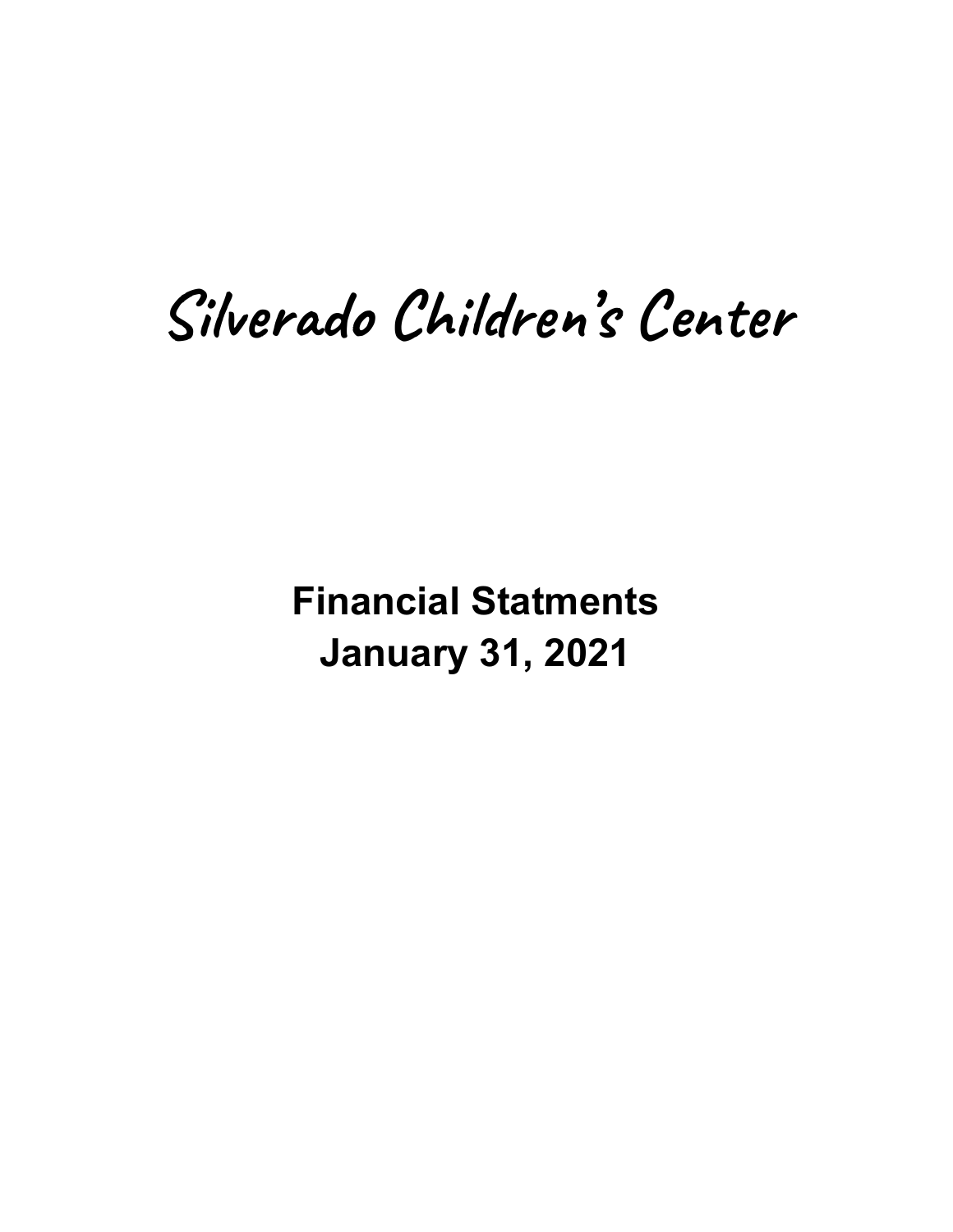## 11:56 PM Silverado Children's Center

# 02/11/21 02/11/21

Cash Basis January 2021

|                                                                            | <b>Jan 21</b>       | Jul '20 - Jan 21        |
|----------------------------------------------------------------------------|---------------------|-------------------------|
| <b>Ordinary Income/Expense</b><br>Income                                   |                     |                         |
| 4010 · Donations<br>4012 - Animal Care Donations                           |                     |                         |
| 6962 · Animal Care Expense<br>4012 - Animal Care Donations - Other         | 0.00<br>0.00        | $-32.75$<br>135.41      |
| Total 4012 · Animal Care Donations                                         | 0.00                | 102.66                  |
| 4010 · Donations - Other                                                   | 0.00                | 2.458.36                |
| Total 4010 · Donations                                                     | 0.00                | 2,561.02                |
| 4040 · Grants<br>4046 · CARES Act Grant<br>4044 · CSCP Grant *Restrictive* | 0.00<br>0.00        | 10,675.00<br>3,772.47   |
| Total 4040 · Grants                                                        | 0.00                | 14.447.47               |
| 4050 · Late Payment Fees                                                   | $-30.00$<br>75.00   | $-30.00$<br>2,175.00    |
| 4080 · Registration Fees<br>4090 · Tuition                                 |                     |                         |
| 4091 · Paypal Fees<br>4090 - Tuition - Other                               | -66.96<br>14.391.02 | $-568.49$<br>94,103.03  |
| Total 4090 · Tuition                                                       | 14.324.06           | 93,534.54               |
| <b>Total Income</b>                                                        | 14,369.06           | 112,688.03              |
| Expense<br>6000 · Advertising                                              | 0.00                | 455.56                  |
| 6020 · Auto Expense                                                        |                     |                         |
| $6022 \cdot Gas$<br>6025 · Repairs & Maintenance                           | 59.73<br>129.06     | 85.28<br>129.06         |
| Total 6020 · Auto Expense                                                  | 188 79              | 214.34                  |
| 6050 · Bank Service Charges                                                | 0.00                | 12.00                   |
| 6090 · Dues & Subscriptions<br>6200 · Insurance Expense                    | 68.98               | 645.08                  |
| 6203 · Health<br>6202 · Worker's Comp                                      | 472.52<br>0.00      | 3 3 3 7 0 3<br>1,015.11 |
| Total 6200 · Insurance Expense                                             | 472.52              | 4,352.14                |
| 6550 · Office Expense                                                      |                     |                         |
| 6958 · Staff Gift<br>6957 · Furniture                                      | 0.00<br>0.00        | 405.66<br>208.97        |
| 6555 · Health & Safety<br>6554 · Paper Products                            | 26.93<br>44 95      | 184.32<br>222.85        |
| 6551 · Internet Access<br>6552 · Office Supplies                           | 135 38<br>61.02     | 520.58<br>364.34        |
| 6553 · Website<br>6550 · Office Expense - Other                            | 0.00<br>164.55      | 855.74<br>186.91        |
| Total 6550 · Office Expense                                                | 432.83              | 2.949.37                |
| 6640 · Legal & Prof Fees                                                   |                     |                         |
| 6644 · Bookkeeping                                                         | 882.00              | 5.823.25                |
| Total 6640 · Legal & Prof Fees                                             | 882.00              | 5,823.25                |
| 6790 · Salaries & Wages<br>6793 · Director                                 | 4 342 00            | 29.088.68               |
| $6792 \cdot$ Staff                                                         | 5,117.94            | 39,494.72               |
| Total 6790 · Salaries & Wages                                              | 9,459.94            | 68,583.40               |
| 6800 · Payroll Expenses<br>6806 · Payroll Processing Fees                  | 85.26               | 663.84                  |
| 6801 · ETT<br>6803 · Medicare                                              | 4.75<br>135.27      | 14.93<br>984.84         |
| 6804 · Social Security<br>6805 · SUI                                       | 578.42<br>104 41    | 4.211.03<br>329.57      |
| 6800 · Payroll Expenses - Other                                            | 122.91              | 90.56                   |
| Total 6800 · Payroll Expenses                                              | 1.031.02            | 6.294.77                |
| 6820 · Postage<br>6840 · Professional Development                          | 68.10<br>0.00       | 95.60<br>$-110.00$      |
| 6900 · Repairs & Mtce                                                      |                     |                         |
| 6901 · Building/Grounds<br>6905 · Janitorial                               | 288.98<br>886.60    | 6,296.54<br>6,117.63    |
| 6900 · Repairs & Mtce - Other                                              | 111.08              | 111.08                  |
| Total 6900 · Repairs & Mtce<br>6940 · Utilities                            | 1 286 66            | 12,525.25               |
| 6941 · Gas & Electric<br>6943 · Trash                                      | 232.83              | 1,651.11                |
| Total 6940 · Utilities                                                     | 120.79<br>353.62    | 862.51<br>2,513.62      |
| 6950 · Program Expense                                                     |                     |                         |
| 6956 · Consumables/Art Supplies<br>6951 · Animal Supplies                  | $-26.88$<br>231.60  | 311.76<br>1,345.99      |
| 6952 · Curriculum Supp/Non Consumable<br>6954 · Outdoor Items              | 21.54<br>106.67     | 73.13<br>278.62         |
| 6955 · Snacks/Food                                                         | 204.95<br>0.00      | 1,581.49<br>12.99       |
| 6950 · Program Expense - Other<br>Total 6950 · Program Expense             | 53788               |                         |
| 6970 · Telephone                                                           | 103.05              | 3,603.98<br>1,550.26    |
| 6980 · Travel & Entertainment<br>6983 · Meals                              | 87.79               | 372.35                  |
| 6980 · Travel & Entertainment - Other                                      | 0.00                | 30.22                   |
| Total 6980 · Travel & Entertainment                                        | 87.79               | 402.57                  |
| <b>Total Expense</b>                                                       | 14.973.18           | 109,911.19              |
| <b>Net Ordinary Income</b>                                                 | $-604.12$           | 2,776.84                |
| Other Income/Expense<br>Other Income                                       |                     |                         |
| 7010 · Interest Income                                                     | 0.13                | 0.62                    |
| <b>Total Other Income</b>                                                  | 0.13                | 0.62                    |
| Net Other Income                                                           | 0.13                | 0.62                    |
| <b>Net Income</b>                                                          | $-603.99$           | 2,777.46                |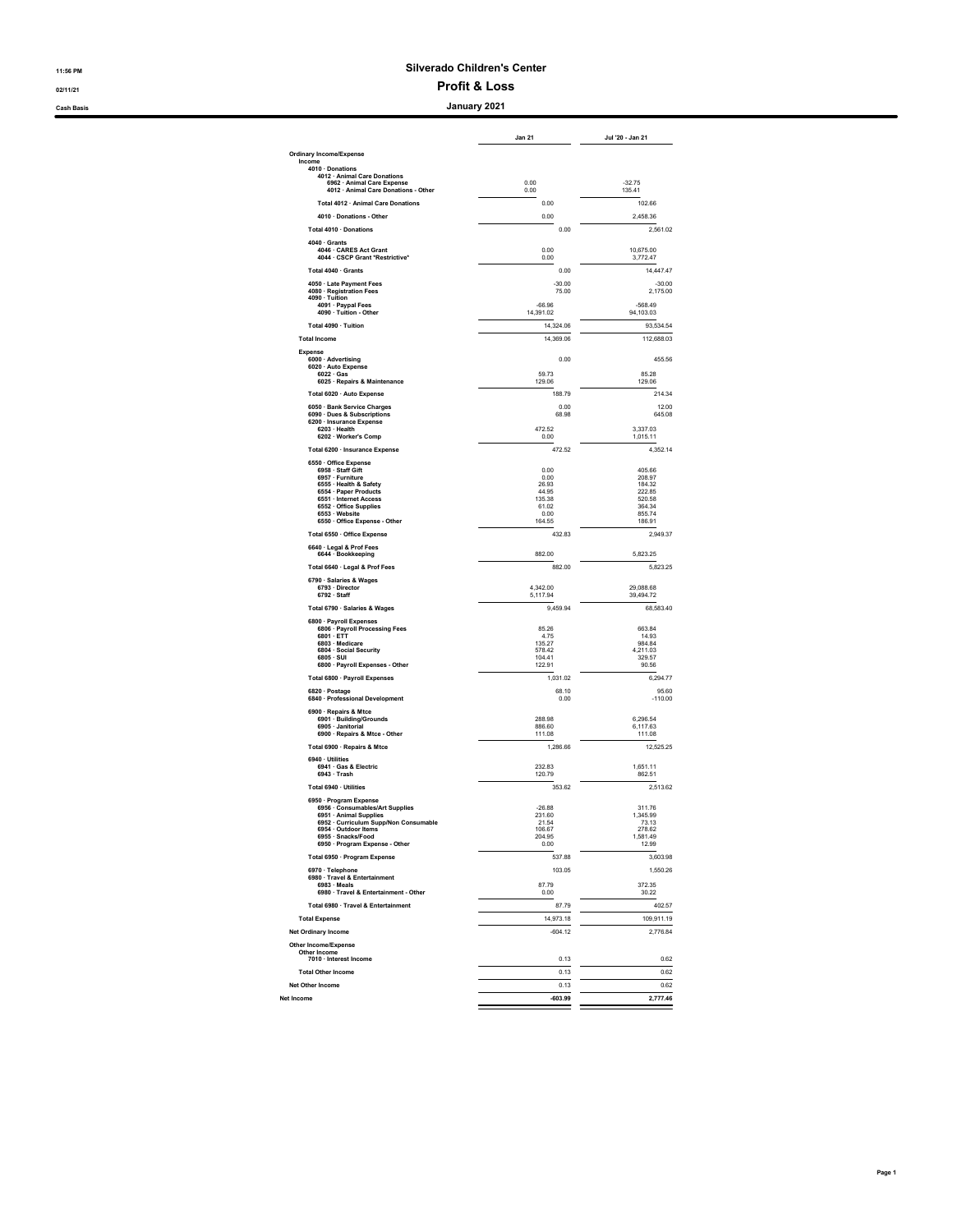# 12:15 AM Silverado Children's Center 02/12/21 **Balance Sheet** Cash Basis **As of January 31, 2021**

|                                                                                                                                                                                                                                                                                                               | <b>Jan 31, 21</b>                                                                       |
|---------------------------------------------------------------------------------------------------------------------------------------------------------------------------------------------------------------------------------------------------------------------------------------------------------------|-----------------------------------------------------------------------------------------|
| <b>ASSETS</b><br><b>Current Assets</b><br><b>Checking/Savings</b><br>1000 · B of A Checking<br>1030 Bus. Savings-BofA                                                                                                                                                                                         | $-39.10$<br>12,897.25                                                                   |
| <b>Total Checking/Savings</b>                                                                                                                                                                                                                                                                                 | 12,858.15                                                                               |
| <b>Total Current Assets</b>                                                                                                                                                                                                                                                                                   | 12,858.15                                                                               |
| <b>Fixed Assets</b><br>1500 · Fixed Asset(s)<br>1510 · Buildings & Improvements<br>1520 · Furniture & Equipment<br>1530 · Accum Depr                                                                                                                                                                          | 296,784.69<br>54,622.52<br>-340,565.00                                                  |
| Total 1500 · Fixed Asset(s)                                                                                                                                                                                                                                                                                   | 10,842.21                                                                               |
| <b>Total Fixed Assets</b>                                                                                                                                                                                                                                                                                     | 10,842.21                                                                               |
| <b>TOTAL ASSETS</b>                                                                                                                                                                                                                                                                                           | 23,700.36                                                                               |
| <b>LIABILITIES &amp; EQUITY</b><br>Liabilities<br><b>Current Liabilities</b><br><b>Accounts Payable</b><br>2000 · Accounts Payable                                                                                                                                                                            | $-114.00$                                                                               |
| <b>Total Accounts Payable</b>                                                                                                                                                                                                                                                                                 | $-114.00$                                                                               |
| <b>Other Current Liabilities</b><br>2100 · Payroll Liabilities<br>2102 · CA Withholding<br>2105 ETT<br>2106 · Federal Withholding<br>2108 · Health Ins (Emp)<br>2109 · Medicare - Company<br>2110 Medicare - Employee<br>2111 · Social Security - Company<br>2113 · SUI<br>2100 · Payroll Liabilities - Other | $-130.58$<br>0.09<br>4.12<br>65.25<br>$-4.72$<br>0.01<br>$-24.03$<br>153.21<br>$-65.25$ |
| Total 2100 · Payroll Liabilities                                                                                                                                                                                                                                                                              | $-1.90$                                                                                 |
| 2200 · Note(s) Payable<br>2201 · SMRPD<br>SMRPD (2nd Loan)<br>2201 · SMRPD - Other                                                                                                                                                                                                                            | 66,447.95<br>28,950.00                                                                  |
| Total 2201 · SMRPD                                                                                                                                                                                                                                                                                            | 95,397.95                                                                               |
| 2202 · Old Payable to SMPRD                                                                                                                                                                                                                                                                                   | 36,848.21                                                                               |
| Total 2200 · Note(s) Payable                                                                                                                                                                                                                                                                                  | 132,246.16                                                                              |
| <b>Total Other Current Liabilities</b>                                                                                                                                                                                                                                                                        | 132,244.26                                                                              |
| <b>Total Current Liabilities</b>                                                                                                                                                                                                                                                                              | 132,130.26                                                                              |
| <b>Total Liabilities</b>                                                                                                                                                                                                                                                                                      | 132,130.26                                                                              |
| <b>Equity</b><br>3900 · Retained Earnings<br>Net Income                                                                                                                                                                                                                                                       | -111,207.36<br>2,777.46                                                                 |
| <b>Total Equity</b>                                                                                                                                                                                                                                                                                           | -108,429.90                                                                             |
| <b>TOTAL LIABILITIES &amp; EQUITY</b>                                                                                                                                                                                                                                                                         | 23,700.36                                                                               |